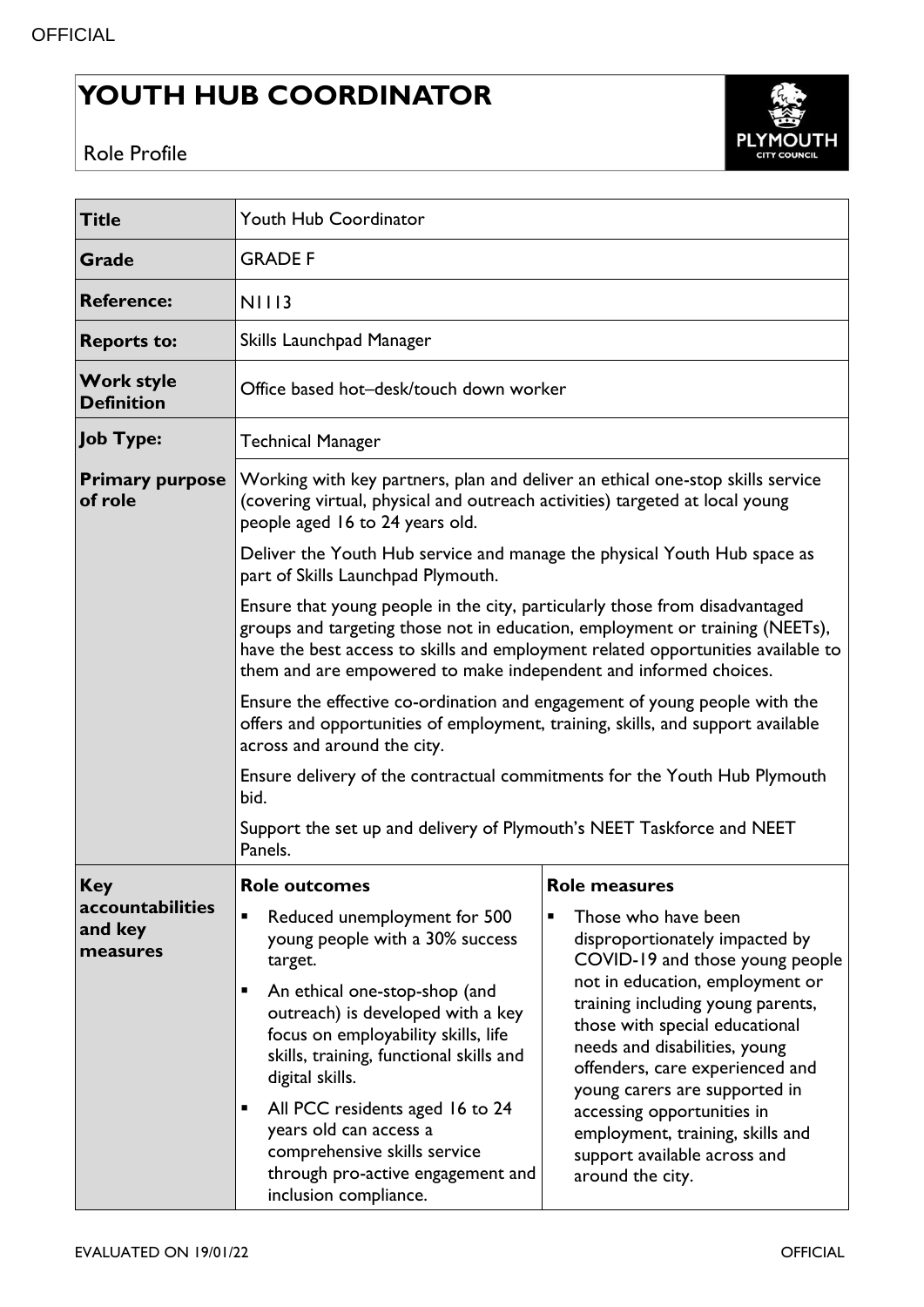|                       | Virtual and physical skills resources<br>П<br>and activities for supporting young<br>people will focus on employability<br>skills, life skills including building<br>confidence, work readiness and<br>motivation, training, functional skills  <br>and digital skills. | There is collaborative working<br>Е<br>across the city with all partners,<br>including the DWP, local<br>employers, skills agencies and<br>training providers.<br>Positive impact of the Plymouth's<br><b>NEET Taskforce and NEET Panels</b><br>reduces the number of NEETs in<br>the city. |  |  |
|-----------------------|-------------------------------------------------------------------------------------------------------------------------------------------------------------------------------------------------------------------------------------------------------------------------|---------------------------------------------------------------------------------------------------------------------------------------------------------------------------------------------------------------------------------------------------------------------------------------------|--|--|
|                       |                                                                                                                                                                                                                                                                         | A resource will be developed for<br>п<br>employers to promote their<br>opportunities such as jobs, work<br>experience, apprenticeships, and<br>those that emerge for example<br>from the Government's Plan for<br>Jobs and Lifetime Skill Guarantee.                                        |  |  |
|                       |                                                                                                                                                                                                                                                                         | The work programme will be<br>п<br>completed within funding budget.                                                                                                                                                                                                                         |  |  |
|                       |                                                                                                                                                                                                                                                                         | Accurate and timely reports, data<br>п<br>collection and analysis and audit<br>information will meet the needs of<br>funders.                                                                                                                                                               |  |  |
|                       |                                                                                                                                                                                                                                                                         | High quality outreach events and<br>п<br>marketing material to promote<br>events and the service will be<br>developed.                                                                                                                                                                      |  |  |
|                       |                                                                                                                                                                                                                                                                         | A high level of engagement with<br>п<br>external business and employment<br>providers will be evident.                                                                                                                                                                                      |  |  |
| <b>Key activities</b> | Project development and monitoring (60%)                                                                                                                                                                                                                                |                                                                                                                                                                                                                                                                                             |  |  |
|                       | Lead on the development of the Youth Hub Plymouth and report in line<br>٠<br>with the set objectives and performance measures for both the contract<br>and wider Skills4Plymouth Programme                                                                              |                                                                                                                                                                                                                                                                                             |  |  |
|                       | Act as the first point of contact for enquiries from young people (16 to 24<br>п<br>years old) and their parents and carers                                                                                                                                             |                                                                                                                                                                                                                                                                                             |  |  |
|                       | Ensure registered people are provided with a full assessment at the<br>beginning of their skills journey and individual action plans are delivered                                                                                                                      |                                                                                                                                                                                                                                                                                             |  |  |
|                       | Track and monitor progress and destination outcome(s) of the registered<br>٠<br>people                                                                                                                                                                                  |                                                                                                                                                                                                                                                                                             |  |  |
|                       | Inform content and development of the Youth Hub Plymouth virtual service<br>п<br>as part of Skills Launchpad Plymouth, develop success stories and collate<br>testimonials                                                                                              |                                                                                                                                                                                                                                                                                             |  |  |
|                       | п<br>/and those most disadvantaged across the city                                                                                                                                                                                                                      | Develop and deliver a programme of outreach activities in association with<br>key partners, targeting areas of low engagement and high levels of NEETs                                                                                                                                      |  |  |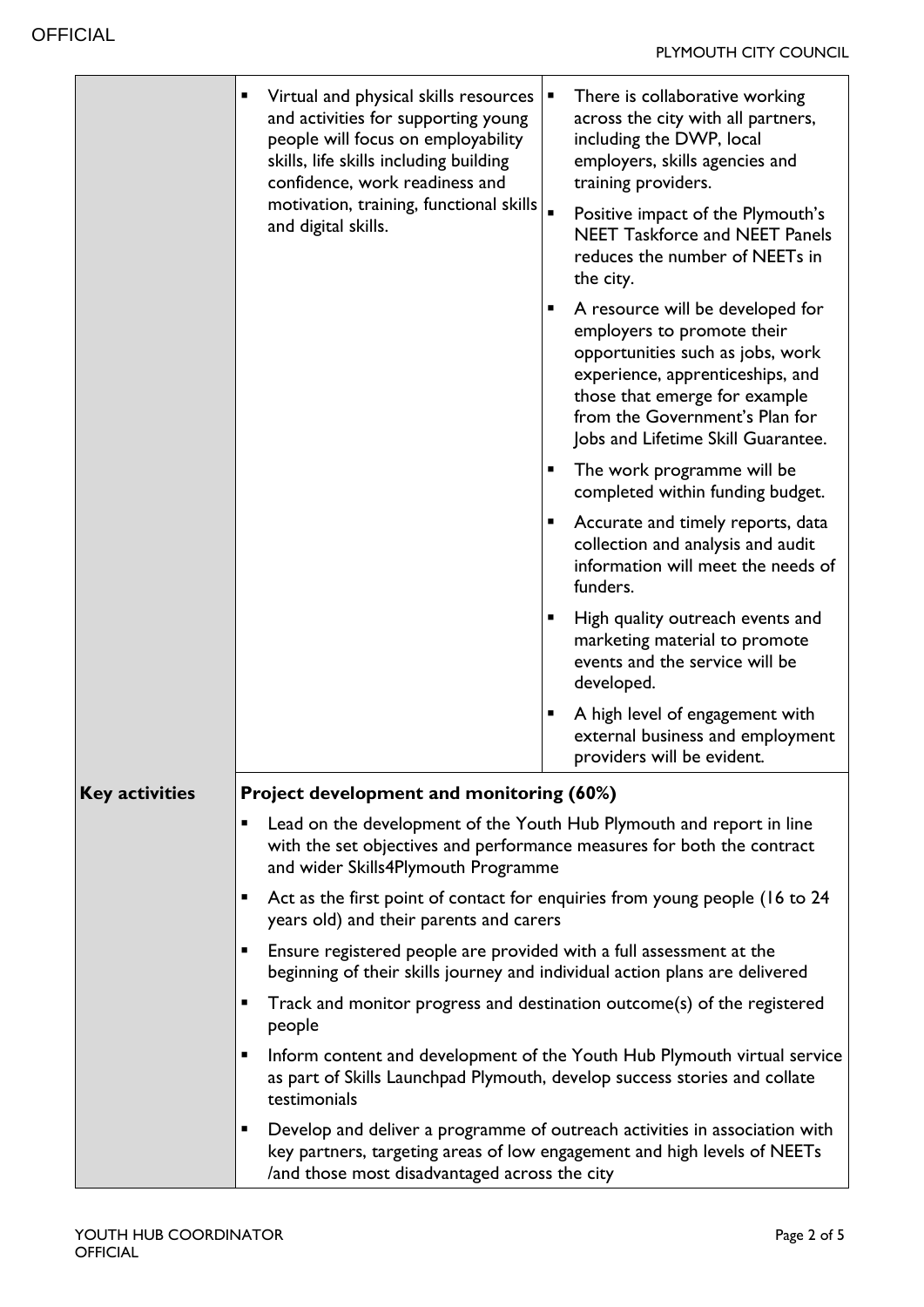| п              | Deliver the physical and virtual space/resource as a home for Youth Hub<br>Plymouth, part of Skills Launchpad Plymouth. Co-ordinate with partners to<br>ensure ongoing provision of in-house front line skills services and manage<br>the working environment ensuring safe practices and Covid compliance                                  |
|----------------|---------------------------------------------------------------------------------------------------------------------------------------------------------------------------------------------------------------------------------------------------------------------------------------------------------------------------------------------|
|                | Facilitate Youth Hub Plymouth related working groups, represent at local<br>and regional meetings focused on young people to ensure sharing of best<br>practice and development of joint initiatives                                                                                                                                        |
| п              | Support engagement activities with new entrant programmes including<br>apprenticeships, traineeships and volunteering opportunities                                                                                                                                                                                                         |
| ш              | Analyse and prepare monitoring, communication and briefing reports which<br>detail and report on progress in terms of programme, finances, delivery,<br>issues, and other project related matters.                                                                                                                                          |
| ш              | Line manage volunteers from Industry, Further Education and Higher<br><b>Education</b>                                                                                                                                                                                                                                                      |
| $\blacksquare$ | Be key point of contact for funders and other stakeholders                                                                                                                                                                                                                                                                                  |
| п              | Represent Youth Hub at various meetings across the LEP                                                                                                                                                                                                                                                                                      |
|                | <b>Project Administration (30%)</b>                                                                                                                                                                                                                                                                                                         |
| п              | Administration of individual 7 stage action plans, and monitoring impact,<br>producing reports in a timely way for the end users and management<br>reports.                                                                                                                                                                                 |
| п              | Deliver tailored impartial careers information advice and guidance to<br>individuals.                                                                                                                                                                                                                                                       |
| $\blacksquare$ | Capture and address additional support needs.                                                                                                                                                                                                                                                                                               |
| п              | Monitor individual progress and encourage and support to keep on track.                                                                                                                                                                                                                                                                     |
| п              | Build confidence and hope in taking positive action, especially with<br>vulnerable and disadvantaged young people. Develop individual action plans,<br>which set specific and measurable goals and actions.                                                                                                                                 |
| п              | Focus on matching supply with demand.                                                                                                                                                                                                                                                                                                       |
| п              | Maintain accurate records of individual progress.                                                                                                                                                                                                                                                                                           |
| п              | Manage small marketing and outreach budget approx. £20,000                                                                                                                                                                                                                                                                                  |
|                | <b>Engagement and Marketing (10%)</b>                                                                                                                                                                                                                                                                                                       |
| п              | Develop positive working relationships and ongoing pro-active engagement<br>with partner and stakeholder offers to ensure that skills, employment and<br>education priorities are fully understood and promoted through Youth Hub<br>Plymouth skills service including the DWP, local employers, skills agencies<br>and training providers. |
| $\blacksquare$ | Plan and organise effective outreach activities targeted at various groups<br>and engage all key businesses and stakeholders                                                                                                                                                                                                                |
| п              | Attendance at career and recruitment events                                                                                                                                                                                                                                                                                                 |
| п              | Undertake marketing and communications activities involving the<br>preparation of all marketing material with various partners including DWP,<br>Employment Skills Board, Chamber of Commerce etc.                                                                                                                                          |
| ٠              | Stakeholder management with all key stakeholders                                                                                                                                                                                                                                                                                            |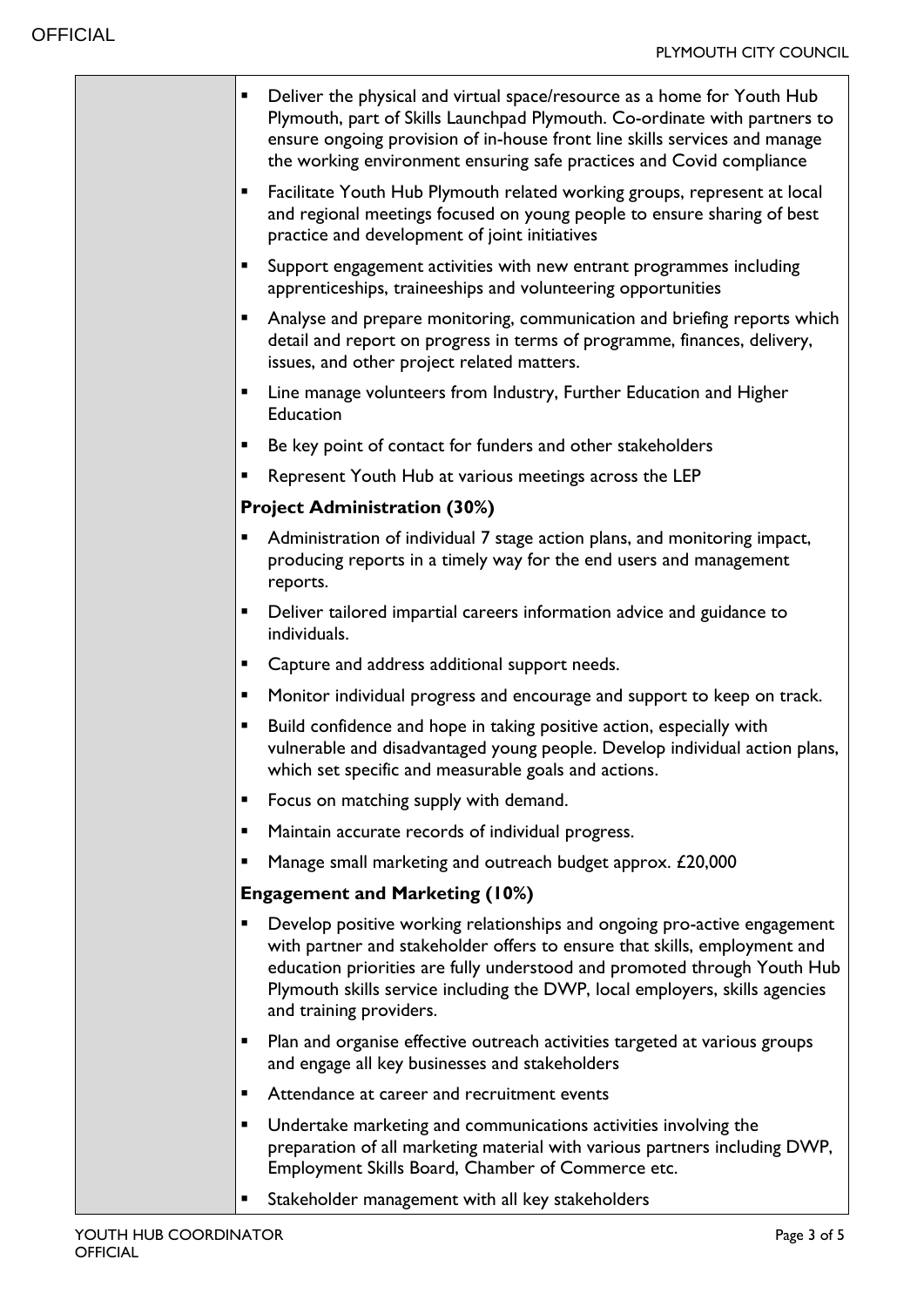|                                                  | п              | Creation and management of social media platforms                                                                                                                                        |
|--------------------------------------------------|----------------|------------------------------------------------------------------------------------------------------------------------------------------------------------------------------------------|
|                                                  | ٠              | Promote the project on social media and online, e.g. through Twitter,<br>Facebook, LinkedIn, Instagram and website content.                                                              |
|                                                  | ٠              | Carry out other duties appropriate to the grade of the post                                                                                                                              |
| <b>Essential</b><br>qualifications/<br>knowledge | Ξ              | 5 GCSEs (Grade A-C/9-4) including English and Maths or equivalent<br>essential to demonstrate a standard of literacy/numeracy commensurate<br>with the role                              |
|                                                  | п              | Knowledge of project management principles, methodologies and processes                                                                                                                  |
|                                                  | Ξ              | Knowledge of existing and new initiatives, skills and CEIAG programmes<br>available across the city (Apprenticeships, Education, volunteering for<br>example)                            |
|                                                  | ٠              | Knowledge of safeguarding, equality and diversity, data protection and<br>health & safety.                                                                                               |
| <b>Desirable</b>                                 | Ξ              | A degree in a related field                                                                                                                                                              |
| qualifications/<br>knowledge                     | ×,             | Mental health first aider                                                                                                                                                                |
| <b>Essential</b><br>experience                   | ш              | A proven ability to engage with young people, parents and carers with<br>empathy and support.                                                                                            |
|                                                  | $\blacksquare$ | Experience of reporting and achieving targets related to positive outcomes<br>for people and/or organisations worked with relating to skills agenda and<br>individual's skills journeys. |
|                                                  | $\blacksquare$ | Experience of active engagement with partners including PCC, DWP, CSW<br>Group, NCS, training providers and employers.                                                                   |
|                                                  | п              | Experience of working in a complex multi-agency/partnership setting.                                                                                                                     |
|                                                  |                | Evidence of working on own initiative and responding independently to<br>unexpected problems.                                                                                            |
|                                                  | ٠              | Experience of raising aspirations, removing barriers and enabling individuals<br>to achieve the best possible outcomes.                                                                  |
|                                                  | п              | Experience of using social media to engage others about successful<br>organisational and individual successes and to promote services.                                                   |
| <b>Desirable</b>                                 | п              | <b>Experience of Event Management</b>                                                                                                                                                    |
| experience                                       | ٠              | Marketing and communications experience                                                                                                                                                  |
|                                                  | ٠              | Working with large organisations and SMEs                                                                                                                                                |
|                                                  | ٠              | Ability to undertake research; both desk-top and through visits to<br>organisations                                                                                                      |
| <b>Essential skills</b>                          | Ξ              | A proven ability to engage with and support young people with their skills<br>development and employability                                                                              |
|                                                  | п              | A proven ability to engage with stakeholders and multi-agencies in service<br>support for young people provision                                                                         |